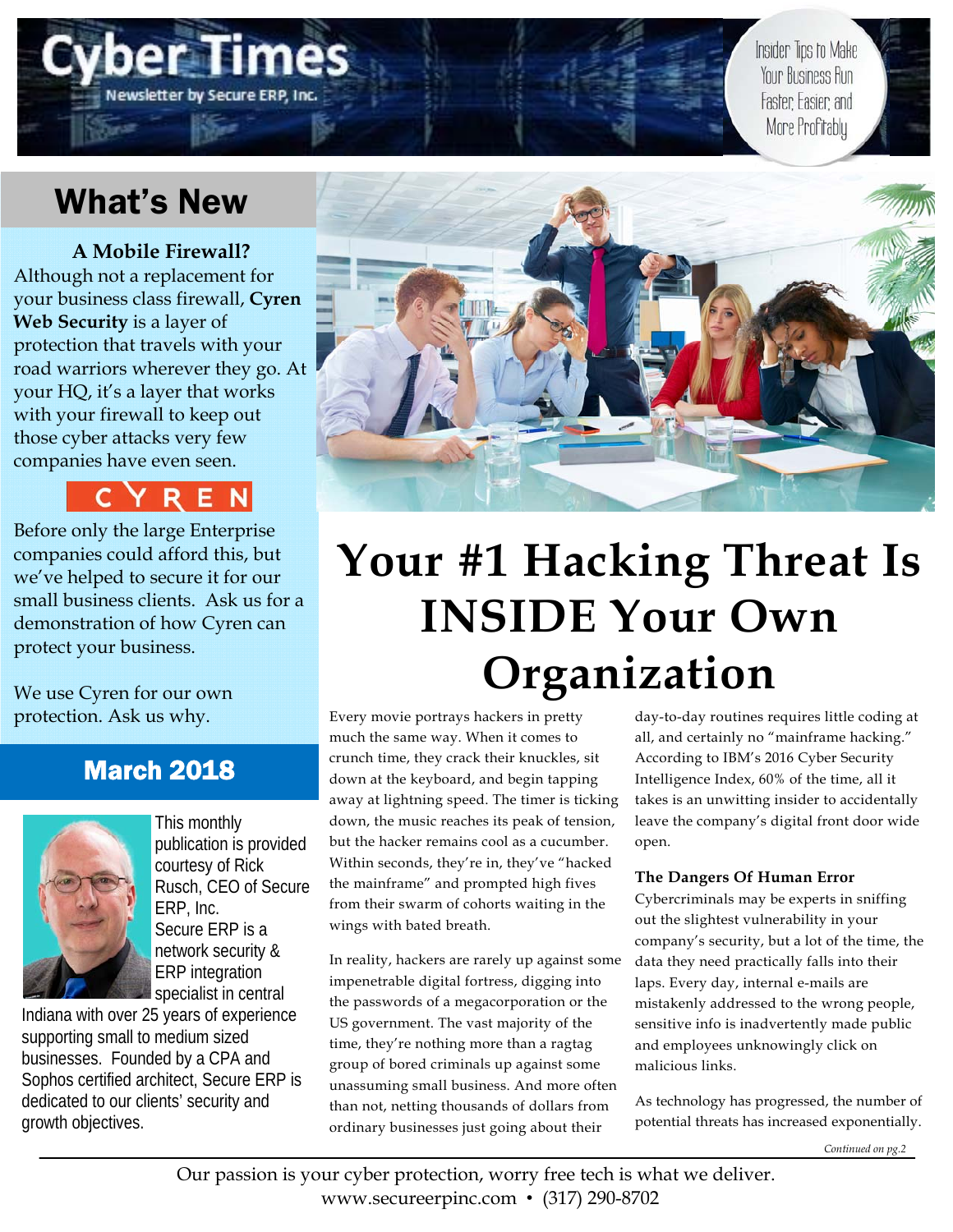#### *Continued from pg.1*

Average Joes simply can't be bothered to keep up with hacking trends, and therefore are prone to opening your business up to cyber-attack by simply bumbling through their daily activities. If they've never been taught, how could they possibly know otherwise?

#### **Digital Impostors**

One of the easiest ways hackers can gain access to your business's valuable data is by posing as a trusted figure within your organization. This may sound complicated, but in today's world of social media and constant interactions through screens, it really isn't. Hackers can use data pulled from Facebook to either hijack the e-mail accounts and identities of employees or pretend to be them outright. After that, they can send peculiar requests to other members of your team. After all, if your CEO, Controller, or Office Manager sends you an urgent e-mail, you're probably going to open it. In many cases, by gaining access to a particular team member's credentials, hackers can bring down barriers and decrease the effectiveness of your security network, while staying completely invisible.

#### **Smarten Up Your Team**

No matter how comprehensive and powerful your cyber security

**"Hackers can use data pulled from Facebook to either hijack the email accounts and identities of employees or pretend to be them outright... If your CEO, Controller, or Office Manager sends you an urgent e-mail, you're probably going to open it."** 

software may be, it's not going to do much if an unsuspecting employee welcomes the bad guys into your network. With that in mind, it's vital that we provide specific training to our teams to truly make data security a priority.

But don't do this alone — after all, you're not the security expert. Instead, ask us (or your current provider) to equip you and your employees with the know-how to stave off digital attacks. We provide comprehensive services for you and your team, including:

- Giving employees a crash course on contemporary hacking strategies. You'll likely be shocked by how many of them don't even know what phishing is. During the training, we will provide specific examples of potential attacks - especially phishing - and how to avoid them.
- Putting systems in place empowering employees to alert the organization of vulnerabilities. For example, if John in manufacturing receives a suspicious e-mail, the entire company should be on the lookout within minutes.
- ...# Teaching your employees that software updates and patches are more than just a nuisance, they're a necessity for up-todate security. When a new patch for a key program is released, we'll make sure your team knows it's available and that they shouldn't avoid installing it until later, and provide them with the tools to make it happen.
- ...# Testing your team on what they've learned, such as sending out false suspicious e-mails containing shady links. If anybody fails the test, there's still work to do.

Your people are your greatest asset, but they can also be your biggest liability. In the modern world, it can feel impossible to protect yourself from data breach. Luckily, when it comes to your team, there's one potential avenue for hackers you can fix with a little perseverance.

## **Free Report: What Every Small-Business Owner Must Know About Protecting And Preserving Their Company's Critical Data And Computer Systems**

## **PROTECT YOUR NETWORK**

"What Every Business Owner Must Know About Protecting and Preserving Their Network<sup>'</sup>



**Don't Trust Your Company's Critical Data And Operations To Just Anyone!** 

This report will outline in plain nontechnical English common mistakes that many small-business owners make with their computer networks that cost them thousands in lost sales, productivity and computer repair bills, as well as providing an easy, proven way to reduce or completely eliminate the financial expense and frustration caused by these oversights.

**Download your FREE copy today at** 

**www.secureerpinc.com/protect** 

**or call our office at (317) 290-8702.**

Our passion is your cyber protection, worry free tech is what we deliver. www.secureerpinc.com • (317) 290-8702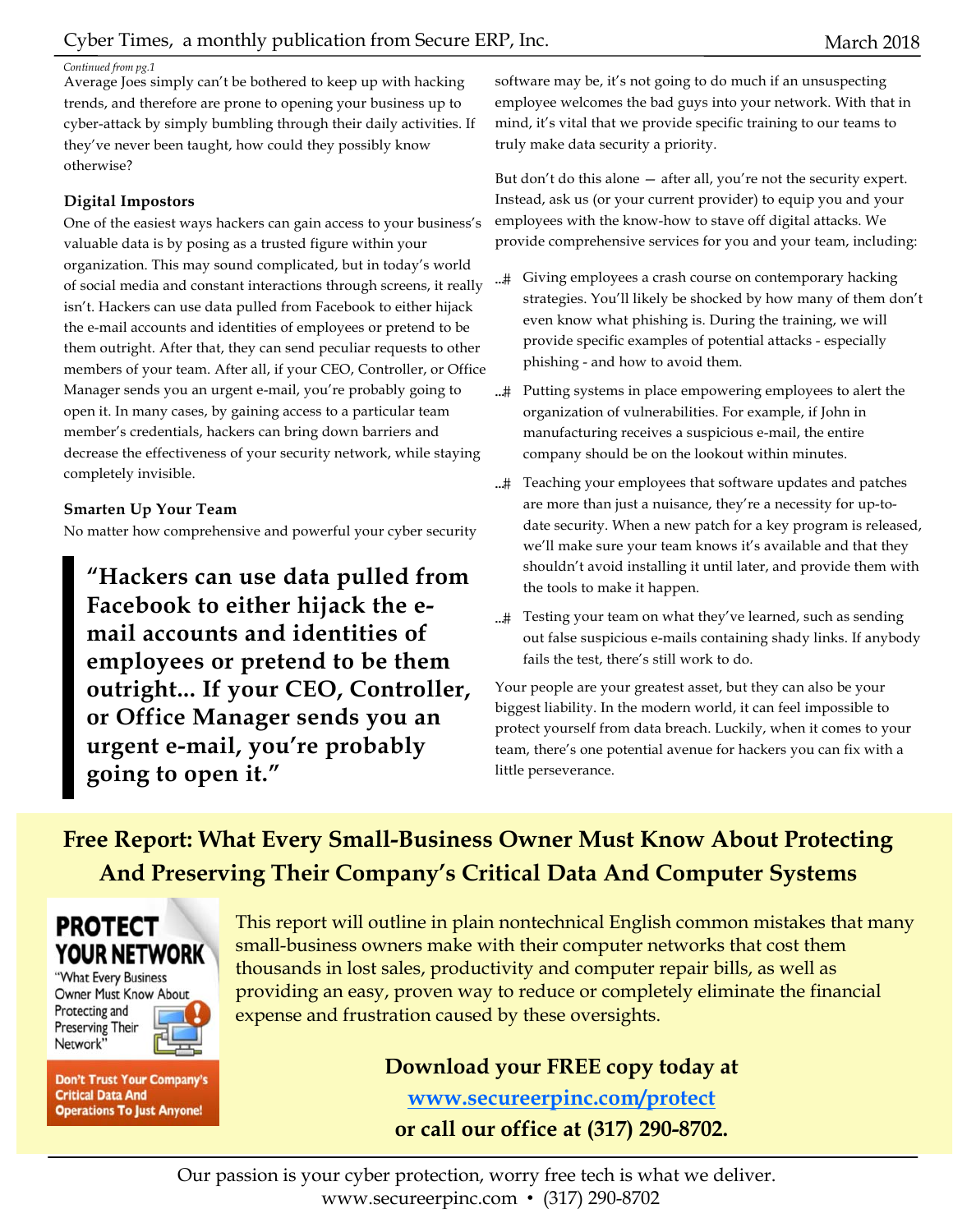**3 Buy locally.** If you want to support your<br>fellow local businesses, take part in Smallfellow local businesses, take part in Small-Business Saturday. As a team, make a list of the businesses you want to patronize and take turns leaving them reviews. This also encourages crosspromotion between your company and these

**4 Referral program.** This strategy is a win-<br>win. If you want to boost your number of win. If you want to boost your number of customer referrals, advertise a deal in which your company donates \$30 to a charity of your choice for every referral. This will quickly build your reputation, not only for a quality service or product, but for your socially conscious practices.

**5** Offer your services. Or, you could always<br>go with classic pro bono work. Offer your go with classic pro bono work. Offer your services to one or two potential clients who are lower income or otherwise disadvantaged. Create teams to tackle these cases each quarter, on the clock. Although you'll lose a bit of money to opportunity cost, the inspiration and enhanced productivity your employees will experience will

Don't underestimate the immense impact socially responsible entrepreneurship can have on your office culture, employees and the world at large. For your team, it can be the extra motivation they need to truly tap into their passion and drive. Denise Blasevick saw these results firsthand in her own company, and we've seen them at Profit First Professionals in our mission to eradicate entrepreneurial poverty. It could also be the

other businesses.

## Cyber Security TIPs

## A PASSWORD IS A PASSWORD

Passwords and management of those passwords are a big pain – no two ways around it. Why not just use the same three or four passwords for everything – after all, that's more secure than one password for everything, right?!

#### Statistic: 76% of network intrusions exploit weak or stolen passwords.

Here's the problem. Assume you use the same password on several sites and you use it for the account you set up on the great website you found to order gift cards. Then, the gift-card website gets hacked. Not only do the criminals get your credit -card information, they also get the list of all of the website's users and those users' passwords. They sell the list freely out on the Dark Web part of the Internet.

(Don't believe it? Check out https:// hacked-emails.com/) This is why we offer Dark Web Monitoring: www.secureerpinc.com/dark-web-monitoring

Since you used the same password on their website as you did on your other websites, all of these accounts are now in the hands of any criminal scum capable of a Google search. That's why it's important to have different passwords for EACH website and application. Can you say "password manager?"

Get more tips like these, WEEKLY! **www.secureerpinc.com/cybersecuritytips** or call our office at **(317)290-8702**

## **Social Entrepreneurship Could Be Your Solution**

As a business owner, it can be easy to throw on the blinders and focus exclusively on profitability. But what if becoming permanently profitable and supporting the causes closest to your heart could go hand in hand? Social entrepreneurship can actually boost your employee retention rate and their productivity at the same time.

Nowadays, people (especially young people) want to do meaningful work, something that translates into more than just a 9-to-5 job. When you blend your company's for-profit goals with larger societal aims, your employees will feel more accomplished and satisfied with how they're using their time.

Still, your mission doesn't have to be solely about donating money. Here are some creative ways for you and your team to incorporate humanitarianism into your day-to -day work life.

**1 Teach classes at your local community**<br>**center.** Everyone on your team has some<br>**creative** ability related to your industry. Equipment **center.** Everyone on your team has some specific skill related to your industry. Equipped with this knowledge, your team can run a workshop at a nearby community center. You might be surprised how many people will find this useful.

Switch from paper to digital. Not only will this minimize your environmental impact, but you'll save money on printing costs. This extra change could be donated to charities that combat the effects of deforestation, such as the Jane Goodall Institute or Plant a Billion Trees.



*MIKE MICHALOWICZ (pronounced mi-KAL-o-wits) started his first business at the age of 24, moving his young family to the only safe place he could afford – a retirement building. With no experience, no contacts and no savings, he systematically bootstrapped a multimillion-dollar business. Then he did it again. And again. Now he is doing it for other entrepreneurs. Mike is the CEO of Provendus Group, a consulting firm that ignites explosive growth in companies that have plateaued; a former small-business columnist for*  The Wall Street Journal*; MSNBC's business makeover expert; a keynote speaker on entrepreneurship; and the author of the cult classic book* The Toilet Paper Entrepreneur*. His newest book,* The Pumpkin Plan*, has already been called "the next E -Myth!" For more information, visit www.mikemichalowicz.com.* 

solution for you.

more than make up for it.

Our passion is your cyber protection, worry free tech is what we deliver. www.secureerpinc.com • (317) 290-8702